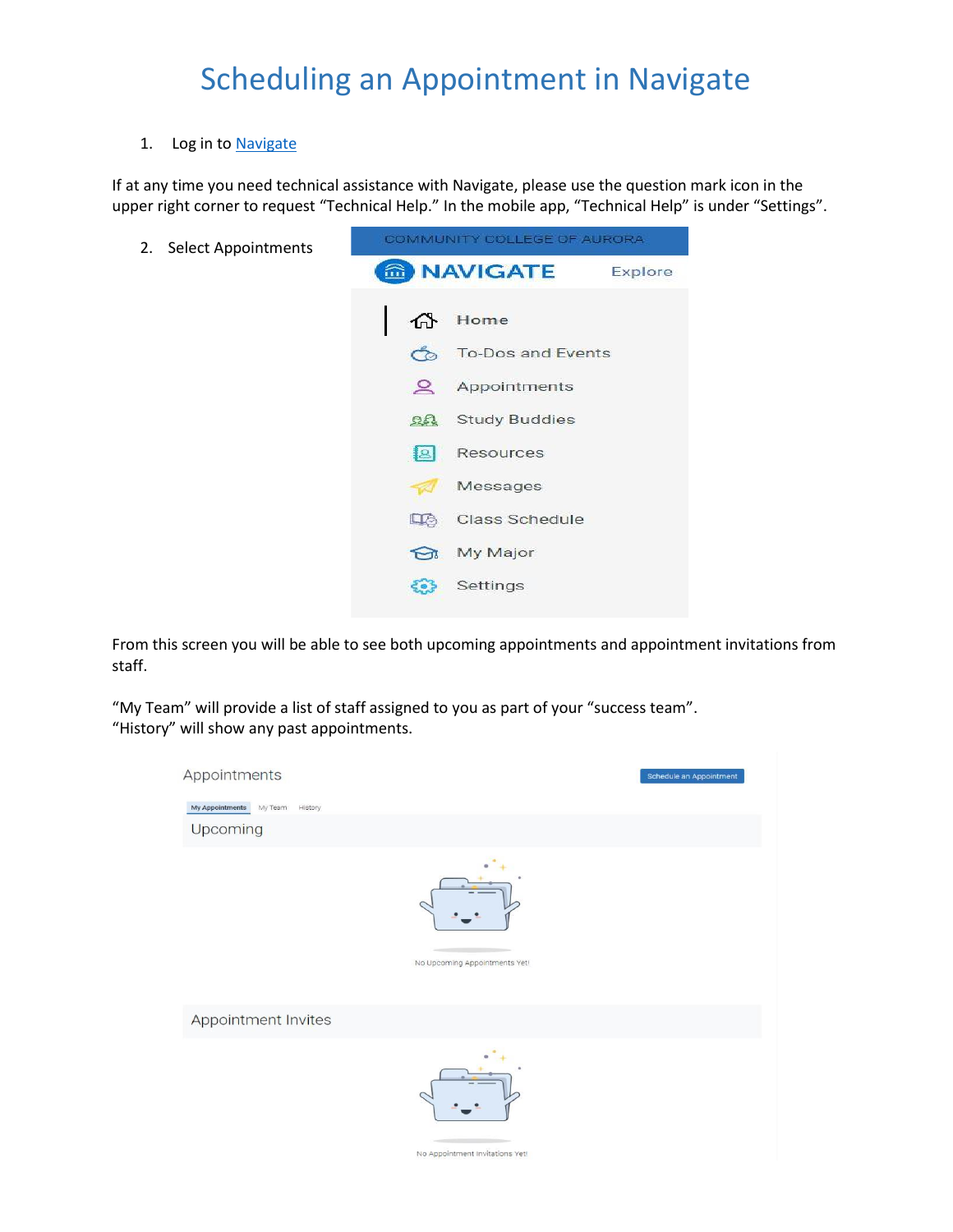3. Click "Schedule an Appointment"



4. Select the area, service, and date you wish to schedule. Click "Find Available Time"

New Appointment

| What can we help you find?                            | Other Appointment Options                   |
|-------------------------------------------------------|---------------------------------------------|
| *What type of appointment would you like to schedule? | View Drop-In Times                          |
|                                                       | $\checkmark$<br>Meet With Your Success Team |
| *Service                                              |                                             |
|                                                       | $\checkmark$                                |
| Pick a Date 1                                         |                                             |
| Saturday, May 1st 2021                                | $\checkmark$                                |
| <b>Find Available Time</b>                            |                                             |

5. There are several options under "what type of appointment". Please note that not all options may be available for appointments. If you do not see a department, please contact the department directly.

What can we help you find?

| Advising x<br>×                         |  |
|-----------------------------------------|--|
| Advising                                |  |
| Student Success: TRIO, COSI, LSAMP, NSF |  |
|                                         |  |
| Pick a Date (                           |  |
| Friday, May 14th 2021                   |  |

- Advising Includes: Academic Advising, Career Advising and Financial Aid
- Student Success if you a student that is part of TRIO, COSI. LSAMP or NSF schedule an appointment for the service you need.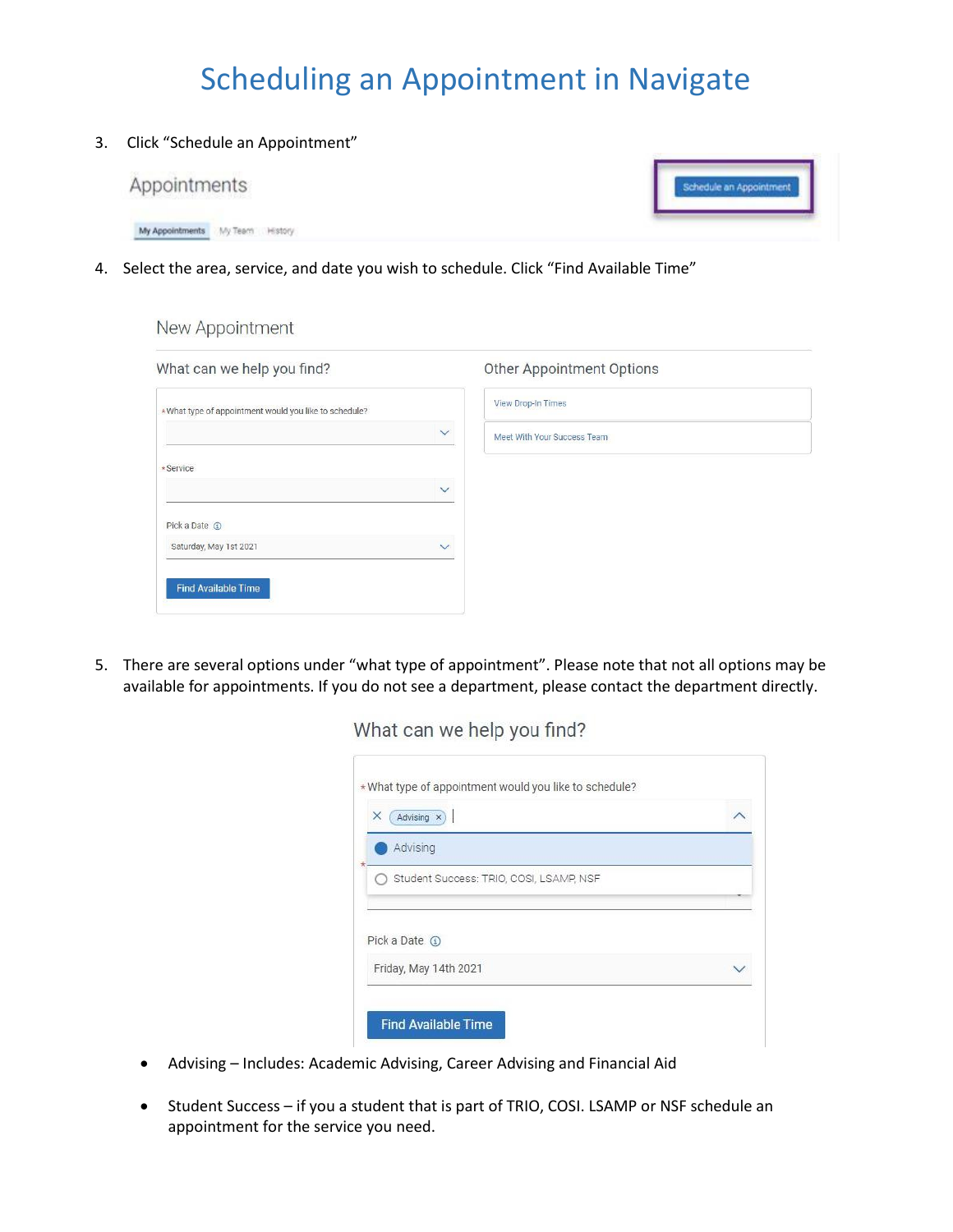6. Select your service:

#### What can we help you find?

| $\times$<br>Advising X        |  |
|-------------------------------|--|
| $\star$ Service               |  |
|                               |  |
| <b>Academic Advising</b>      |  |
| Academic Advising             |  |
| <b>Career Advising</b>        |  |
| Career Counseling             |  |
| Internship/Job Assistance     |  |
| Interview Coaching            |  |
| Resume Development            |  |
| <b>Financial Aid Advising</b> |  |

**Academic Advising**: Academic Advising supports you in planning educational goals, completing degrees, and achieving successful transfer to four-year colleges and universities.

**Career Advising**: Career services supports needs regarding choosing a guided pathway, designing a career plan, job/internship search, resume writing, and interview preparation.

**Financial Aid Advising**: dedicated to providing support to students and their families in meeting the costs of a college education. We can support you in filling out a FAFSA.

NOTE:

If you do not get the **Academic Advising** option this could mean you do not have an assigned advisor yet or you are listed under Undeclared for your program of study. Please email Advising@CCAurora.edu or call (303) 360-4929 to make an appointment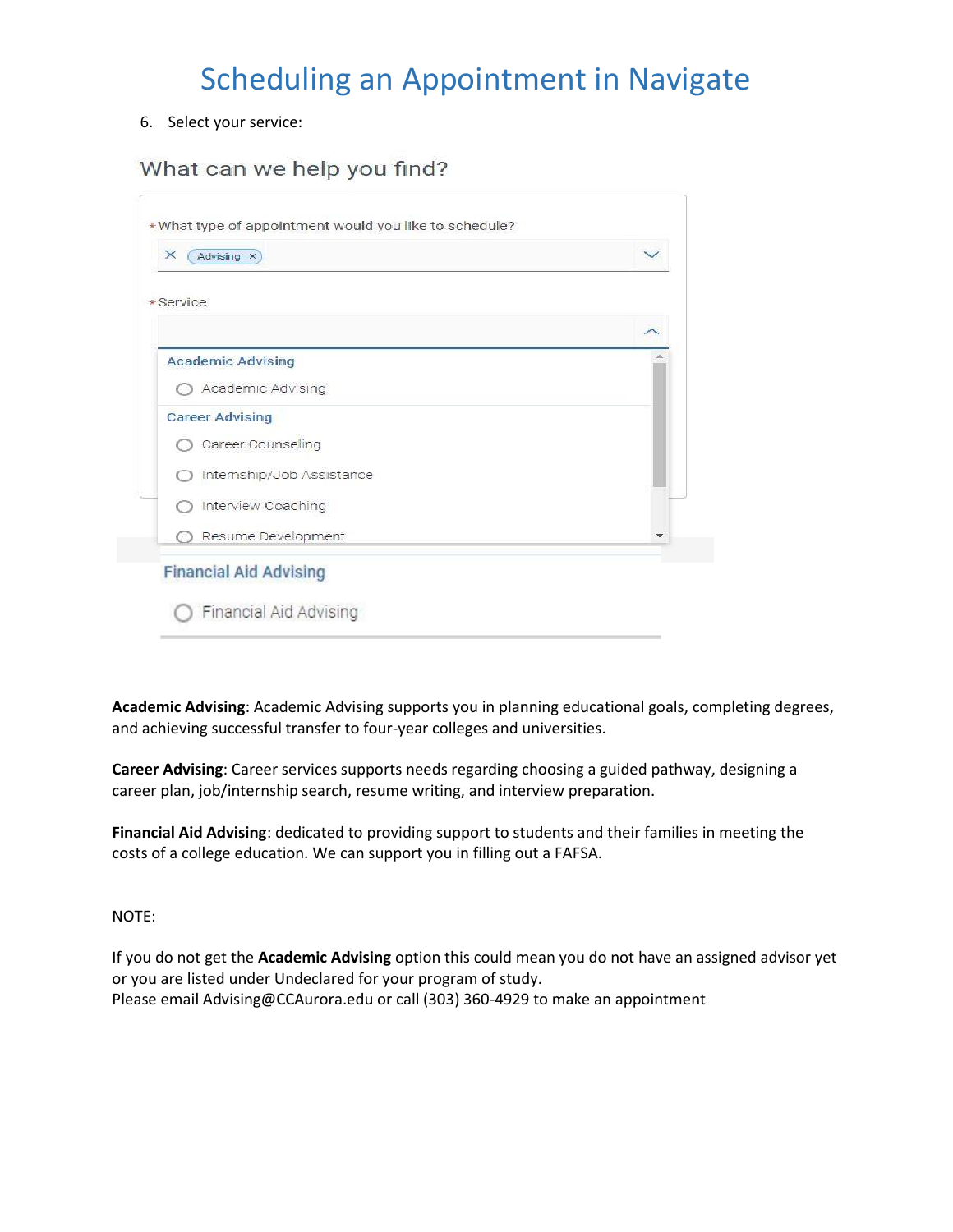7. Once you have made your selections, Click "Find Available Time"

What can we help you find?

| Tutoring, Labs, Library & Bookstore x |  |
|---------------------------------------|--|
| Service *                             |  |
| Writing Center Appointment x          |  |
|                                       |  |
|                                       |  |
| Pick a Date <sup>1</sup>              |  |

8. Select the time for your appointment. These options will vary depending on availability of service and location

|                |                   |                |          |    | What type of appointment would you like to<br>schedule? |         |              | 2 Locations                                                                                                        |
|----------------|-------------------|----------------|----------|----|---------------------------------------------------------|---------|--------------|--------------------------------------------------------------------------------------------------------------------|
|                | Advising          |                |          |    |                                                         |         |              | $\langle$<br>$\rightarrow$<br>Tue, May 25th                                                                        |
| Service        | Academic Advising |                |          |    |                                                         |         |              | In-Person: Lowry Student Services at West Quad<br>$1:00 - 1:45$ PM<br>$3:15 - 4:00$ PM                             |
| Pick a Date ①  |                   |                |          |    |                                                         |         |              | <b>Online Advising</b>                                                                                             |
| ⟨              |                   |                | May 2021 |    | $14$ >                                                  |         |              | Drop-in Times Available                                                                                            |
| <b>Su</b>      | Mo                | Tu             | We       | Th | Fr                                                      | Sa<br>1 |              | $3:15 - 4:00$ PM<br>$3:30 - 4:15$ PM<br>$1:00 - 1:45$ PM<br>$1:15 - 2:00$ PM<br>$3:00 - 3:45$ PM<br>3:45 - 4:30 PM |
| $\overline{2}$ | $\mathbf{3}$      | $\overline{4}$ | 5        | 6  | 7                                                       | 8       |              | Don't see anything that works for you?                                                                             |
| 9              | 10                | 11             | 12       | 13 | 14                                                      | 15      |              |                                                                                                                    |
| 16             | 17                | 18             | 19       | 20 | 21                                                      | 22      |              | <b>View Drop-in Times</b><br>There may be other locations that support Drop-ins.                                   |
| 23             | 24                | 25             | 26       | 27 | 28                                                      | 29      |              |                                                                                                                    |
| 30             | 31                |                |          |    |                                                         |         |              |                                                                                                                    |
| Staff          |                   |                |          |    |                                                         |         |              |                                                                                                                    |
|                | Search by name    |                |          |    |                                                         |         | $\checkmark$ |                                                                                                                    |
| Location       |                   |                |          |    |                                                         |         |              |                                                                                                                    |
|                | Search by name    |                |          |    |                                                         |         | $\checkmark$ |                                                                                                                    |
|                |                   |                |          |    |                                                         |         |              |                                                                                                                    |

Location Options:

In-person CentreTech: means an in person appointment at the CentreTech Location Admin Building In Person Lowry Student Services mean in person at West Quad Lowry Campus Online Advising means phone or zoom appointments